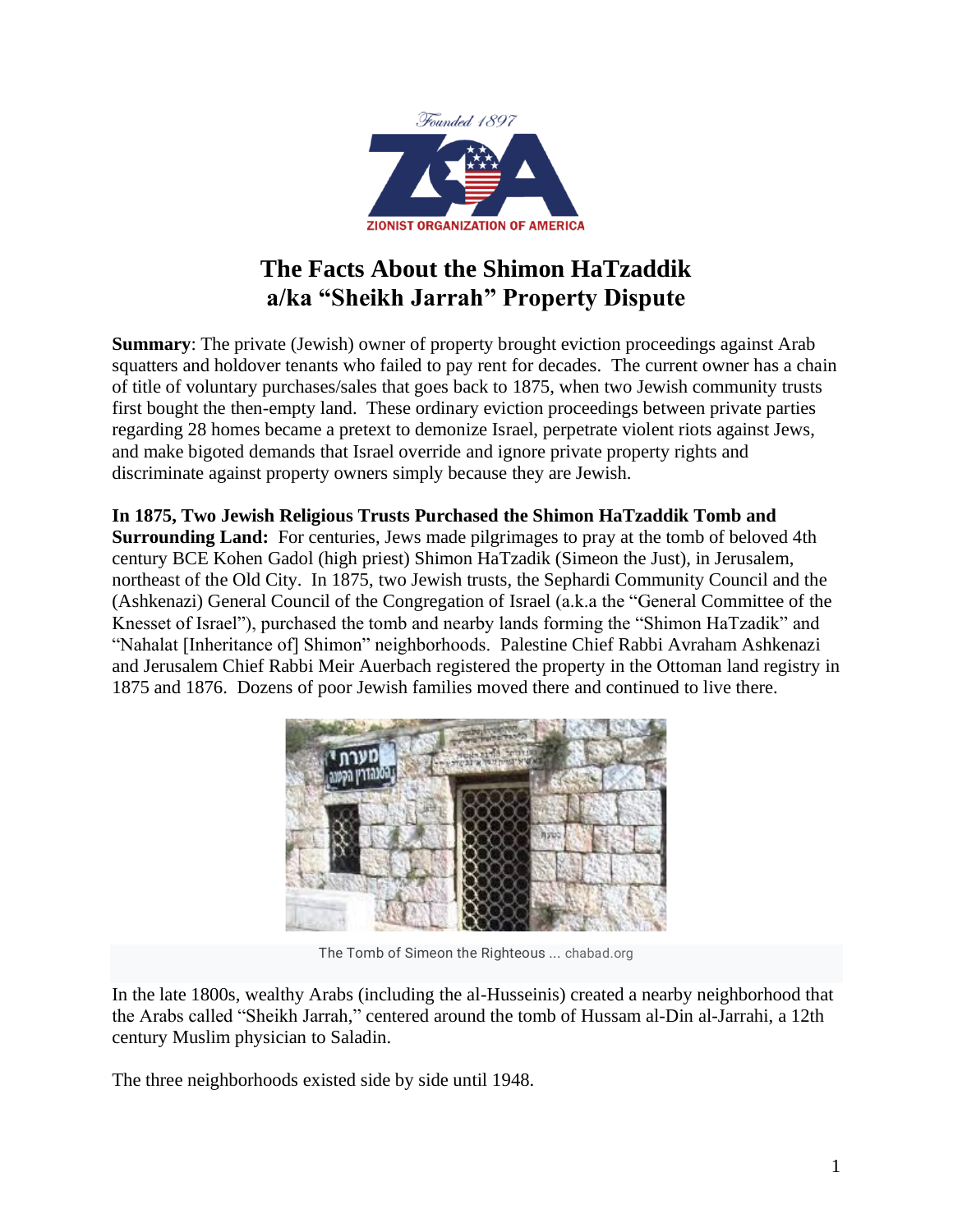**Pre-1948 Arab Attacks on Jewish Communities**: Prior to 1948, Arabs periodically attacked and drove out Jews from Shimon HaTzadik and Nahalat Shimon, especially during the pogroms perpetrated by the Arabs in Jerusalem and throughout Mandatory Palestine in 1936-39. The Jews always returned to these neighborhoods, and continued to live there until 1948.

**Vital Corridor to Mount Scopus; the 1948 Hadassah Medical Convoy Massacre**: Shimon HaTzadik/Nahalat Shimon is a vital corridor to Mount Scopus, where Hadassah Hospital and Hebrew University are located. On April 13, 1948, during the first half of Israel's War of Independence, Palestinian Arab military forces seeking to prevent the re-establishment of Israel attacked and murdered 78 Jewish doctors, nurses and others, primarily civilians—and a British soldier on their way to bringing medical supplies and personnel to Hadassah Hospital, as the medical supply convey passed through Shimon HaTzadik/Sheikh Jarrah.



Hadassah medical convoy ambulance attacked and destroyed in April 13,1948 Arab massacre of 78 Jewish doctors, nurses, and others while convoy passed through Shimon HaTzadik/Sheikh Jarrah

**Jordan's 1948 Invasion, Expulsion of Jews, 19-Year Illegal Occupation, and Sequestration and Rental of the Property:** In May 1948, seven Arab nations invaded the newly reborn state of Israel. Jordan (then called Transjordan) attacked and illegally occupied large swaths of Jerusalem, including the Shimon HaTzadik and Nahalat Shimon neighborhoods. Jordan massacred or expelled all the Jews; denied Jewish property rights; illegally attempted to annex the land that Jordan illegally occupied; erased the Shimon HaTzadik and Nahalat Shimon neighborhoods; and re-assigned those neighborhoods's lands to an expanded Sheikh Jarrah neighborhood. The "Jordanian Custodian of Enemy Property" sequestered all Jewish-owned property. In 1956, Jordan contracted with UNRWA to build houses, and leased the Shimon HaTzadik/Nachalat Shimon properties to 28 Arab families. The Jordanian Custodian of Enemy Property never transferred ownership to the Arab tenants.

**1967 Israeli Liberation of Jerusalem; 1970 Israeli Law to Settle Property Rights; 1972 Jewish Owners' Rights Re-Registered:** Jordan's attack on Israel during the 1967 Six Day War led to Israel recovering and reuniting Jerusalem. In 1970, the Israeli Knesset enacted the Legal and Administrative Arrangements Law to protect property rights in the wake of the reunification of Jerusalem. The most important provision in the law modified the definition of "absentee property" to protect the property rights of Palestinian Arab and Jordanian Arab owners in Jerusalem whose properties would otherwise have been considered sequestered from 1967. Additionally, the law protected the new property rights that the Jordanian Custodian of Enemy Property had created by transferring most properties sequestered from Jewish owners to private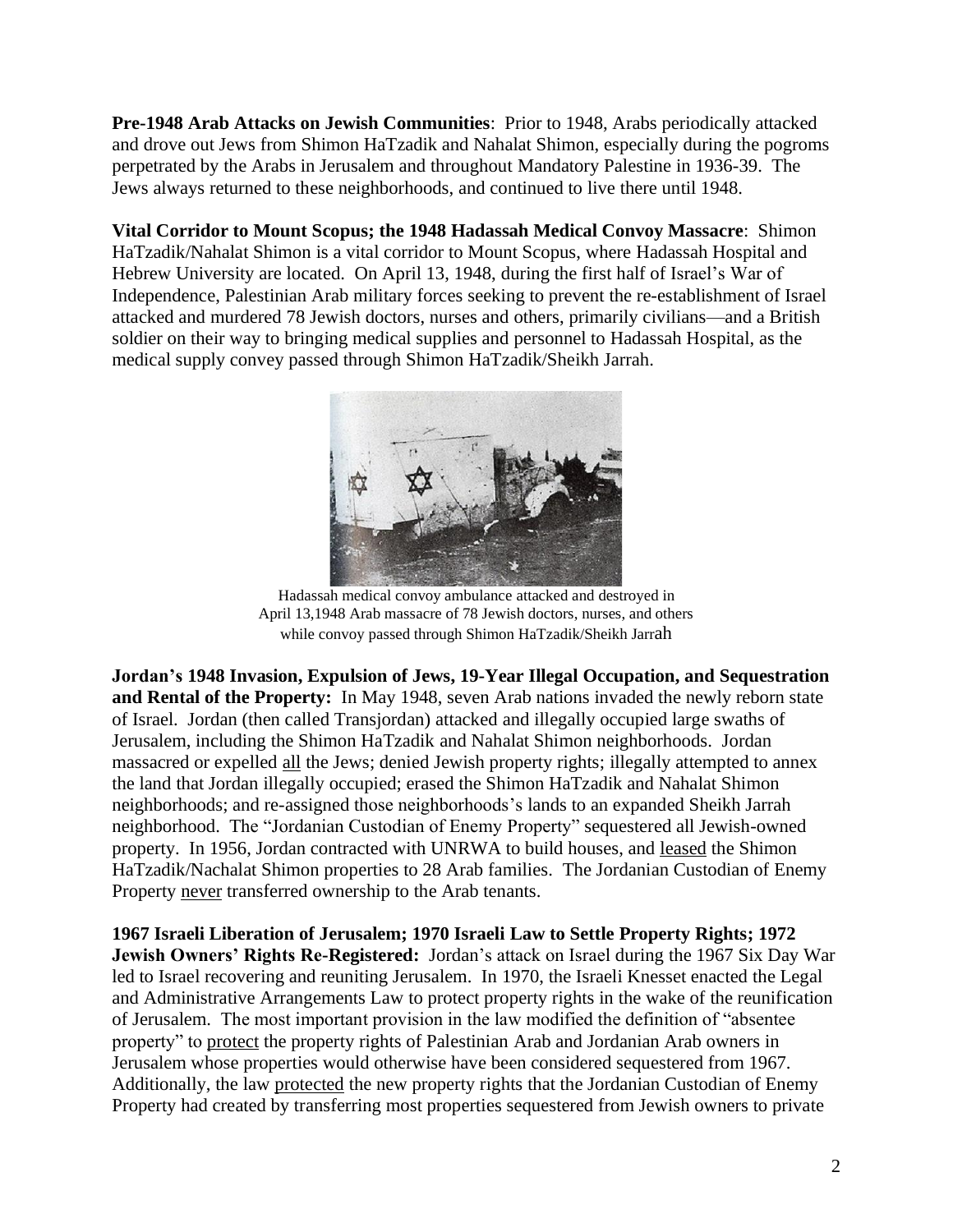Palestinian Arab owners or to the state or local governments. Thus, original private Jewish owners could not recoup their properties that Jordan had transferred to new private Arab owners during Jordan's 19-year illegal occupation of eastern Jerusalem. In the small number of cases where the Jordanian Custodian had not transferred ownership of the sequestered Jewish property to new Arab owners, the law ordered the property's release to the original owners.

The Jewish trusts that purchased the Shimon HaTzadik and Nachalat Shimon property in 1875 were in the small third category entitled to reclaim their lands. The Jewish trusts proved their ownership, won release of the sequestered property and reregistered their ownership in Israel's land registry in 1972. They then tried to retake possession of their properties.

**1972 – 49 Years of Litigation Begins; 1982 Settlement/Decision Reaffirms Jewish** 

**Ownership; Gives Arabs Protected Tenancies**: The Jewish owners sued in 1972 in the Jerusalem Magistrate Court for the removal of three occupants. The Israeli Supreme Court decision affirmed the Jewish trusts' ownership. In 1982, the Jewish trusts filed another suit to evict 17 non-paying Arab occupants. During the lawsuit hearing, the parties reached a settlement, which the court approved and has the status of a court decision, establishing agreed facts, including that the Jewish trusts are "the registered owner of the land," and that the Arab occupants had acquired the status of leaseholders from the Jordanian Custodian of Enemy Property, and could invoke all the benefits of protected tenants status under Israel's 1972 Tenant Protection Law.

The Jerusalem District Court and Supreme Court rejected the Arab tenants' baseless claims that they were entitled to ownership because Jordan had promised to transfer the properties to them during Jordan's illegal occupation of eastern Jerusalem. The tenants had no proof of this alleged promise, and acknowledged that the transfers never occurred. The tenants only submitted an unsigned, standard Jordanian housing ministry form, that did not bestow any ownership rights.

**Arab Tenants Refuse to Pay Rent for Decades; Violate Their Protected Tenant Obligations; Trespass; Attempt to Nullify Court-Endorsed 1982 Agreement; Overstay After Leases End:** Protected tenant status enables tenants and then their children (it expires after the second generation) to remain in the property as long as they pay rent, maintain the property and do not make renovations and additions without the owner's consent. Arab tenants in Shimon HaTzadik/Nahalat Shimon violated all this: They refused to pay rent for decades. Third generations who no longer had tenancy rights continued to stay in the properties. The Arab tenants built additions without permission and on adjacent lots to which they had no tenancy rights; violated court and municipal orders to cease this illegal construction; and then complained about demolition orders for their illegal construction.

The Arab tenants also repeatedly attempted to nullify the settlement that they agreed to in 1982. The Israeli courts repeatedly rejected the Arab tenants' baseless, frivolous claims.

**Arab Squatters with No Tenancy Rights:** New Arab occupants – Arab squatters who had no tenancy rights – also entered the buildings and refused to pay rent.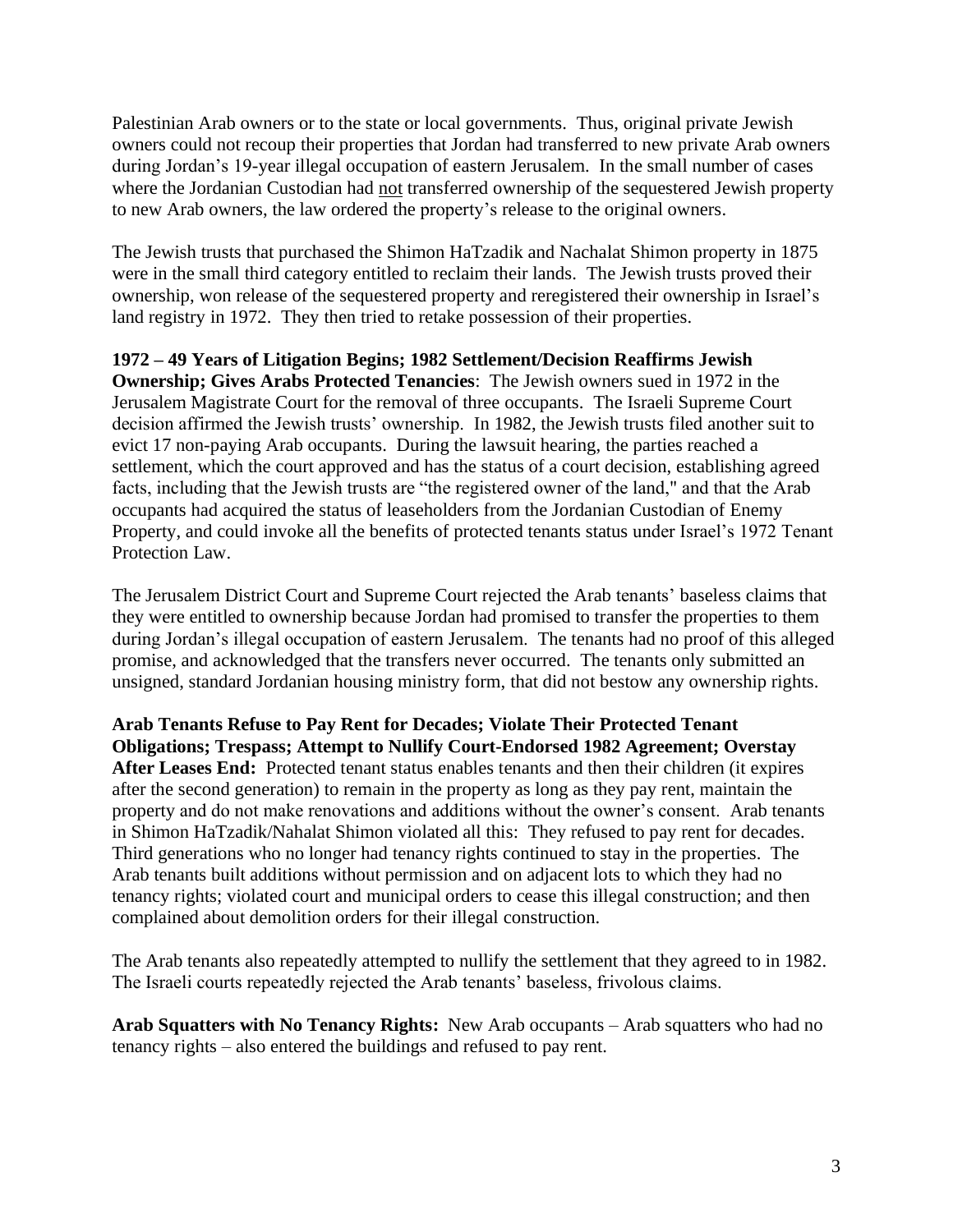**Phony Third-Party Arab Ownership Claim Was Rejected By Multiple Courts:** In 1997, someone with no connection to the property, Suliman Darwish Hajazi, filed a lawsuit in the Jerusalem District Court (TA 1465/97) claiming that he owned three quarters of the property. Hajazi alleged that in 1961, he purchased from a Jordanian man named al-Bandeq a *kushan* (Ottoman title) from 1897. (This was over two decades after the Jewish trusts purchased the land and registered their title in the Ottoman registry.) In March 2005, the Jerusalem District Court ruled that Hajazi's alleged *Kushan* did *not* refer to the Shimon HaTzadik property; that Israel's Forensic Police experts found that Hajazi's *kushan* (especially the location) was altered or forged and that Hajazi's 1961 sale agreement was not authentic; that Hajazi did not prove that al-Bandeq ever owned the property; and that Hajazi never exercised ownership rights; never charged rent; never entered into leases with the tenants; never paid property tax; never registered title in Jordan or Israel; "did not even turn to the Jordanian guardian in order to release the assets"; did nothing else to exercise his ownership for 30 years; and "did not prove that he had rights in the complex."

Hajazi appealed to the Supreme Court, which re-examined Hajazi's documents, and again concluded in a detailed, comprehensive judgment (on June 20, 2006 by Justice Rubinstein) that Hajazi did not own the land, and that his claim was never on any maps of the area. Hajazi then petitioned Israel's High Court, which rejected his petition (HCJ 5839/05).

Despite the fact that the courts uniformly ruled that Hajazi did not own the property, tenant Riqva Kurd then claimed that Hajazi owned the property, as her defense, when the trusts sued Kurd for illegally constructing a structure on land adjacent to her apartment. In 2009, the Jerusalem Magistrate Decision rejected Kurd's "defense," and [stated](http://www.law-portal.co.il/node/5292) that the clear judgment, in three preceding courts, that Hajazi has no ownership rights "has long since become final."

This is just one of many examples of how the Arab tenants, squatters, outsiders, and illegal builders on the Jewish trusts' land raised and relitigated fraudulent, rejected claims.

Four other residents claimed they received title from an "Ismail" in 1991, but failed to otherwise identify "Ismail" or how he or they allegedly obtained title. Those residents were also *not* protected tenants.

U.S. courts would have sanctioned the Arab litigants' lawyers for these frivolous claims.

**2003: Israeli organization Nahalat Shimon Ltd. acquires rights** in the property from the Jewish trusts, to initiate, in its name or on behalf of the Jewish Trusts, legal or administrative proceedings to evict intruders or tenants who were illegally on the land.

**The Jewish Owners' Rights and Eviction Claims Were Repeatedly Upheld by Israel's**  Liberal Courts: The Jewish owners repeatedly won court decisions against the squatters and non-paying tenants who had expired leases, in litigation that has been prolonged for decades by the squatters' and non-paying tenants' frivolous appeals, and refusals to accept the legitimacy of Jewish ownership despite the Arabs' own 1982 settlement agreement, and despite decades of litigation confirming and reconfirming the Jewish owners' rights. However, only a few evictions actually took place, and much of the litigation is still ongoing, decades later.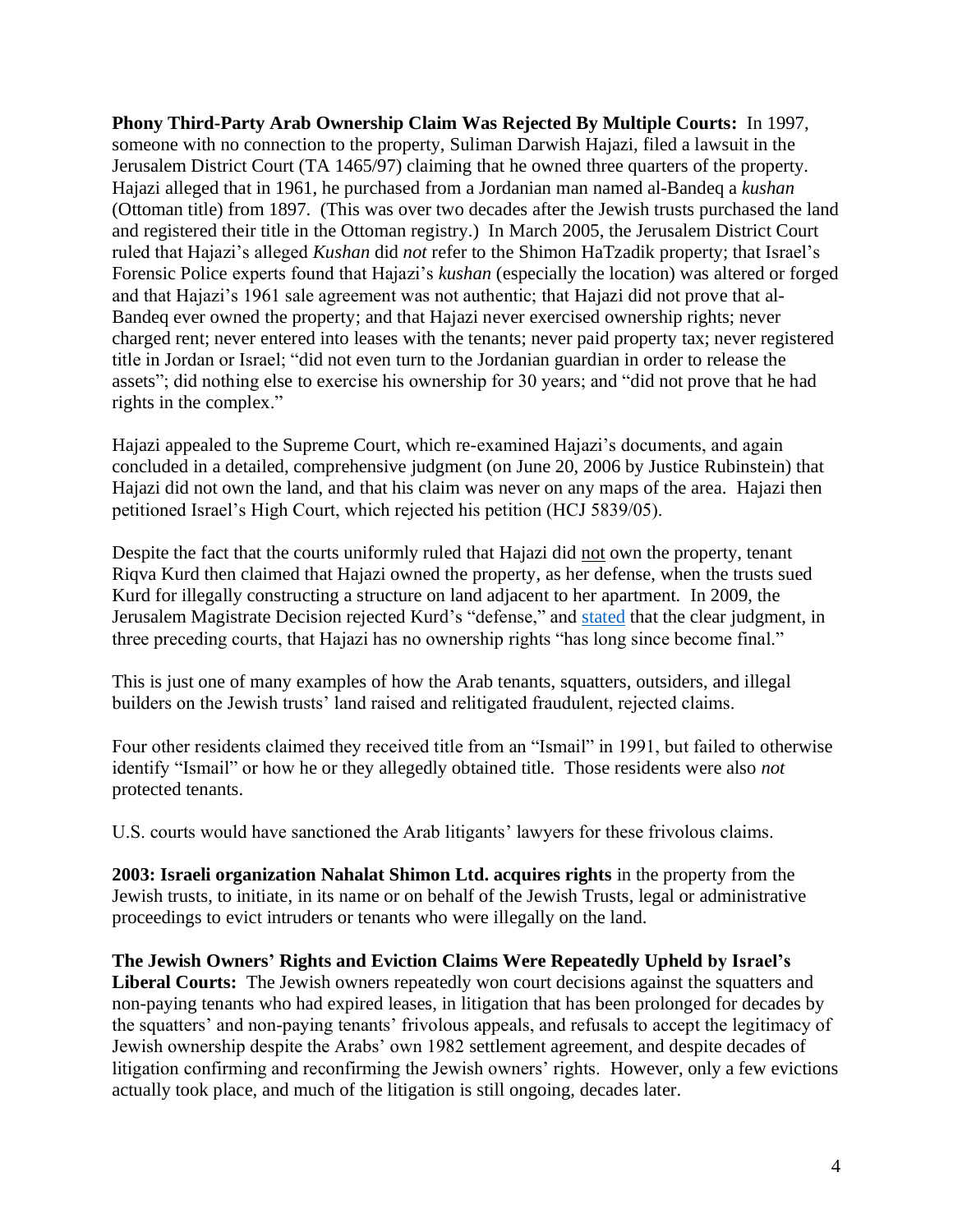**Four Pending Eviction Final Appeals Are the Pretext for Recent Violence:** In February 2021, in the *[Jaoni et al. v. Nahalat Shimon Ltd](http://peacenow.org.il/wp-content/uploads/2021/02/verdict_appeal_Sheikh_Jarrah_100221.pdf)*. case, the Jerusalem District Court, acting as a civil appeal court, upheld an October 2020 eviction order of the Jerusalem Magistrate Court, requiring 25 non-paying Arab residents (from 4 families) to vacate four of the properties. The District Court noted that the appellants included residents whose grandparents had signed the 1982 settlement acknowledging the Jewish owners' ownership of the property, and residents with no protected tenancy rights (squatters) who had claimed without any proof that they purchased the property from the otherwise unidentified "Ismail." The residents filed a (meritless) request for leave to appeal to the Israeli Supreme Court. Arab riots ensued to attempt to delay a final Supreme Court proceeding and decision, and to continue to deny the private Jewish owners their legal rights to possession of their property. This court proceeding between private parties was also used as a pretext to attack Jews throughout Israel and elsewhere. During Arab Krystallnacht-type riots in May 2021, Arabs murdered two Jews and wounded many others. According to Walla, an independent Israeli news site, Israeli Arab mobs wholly or partly burned down 10 synagogues; set fires in 112 Jewish homes and one Arab home mistaken for a Jewish home; plundered 386 Jewish homes; damaged 673 Jewish homes; set ablaze to 849 Jewish-owned cars; and engaged in 5,018 rock-throwing attacks on Jews.



 Torah scrolls saved from a synagogue torched by Arab rioters in Lod, Israel, May 12, 2021 (above). Car burned by Arab mobs in Lod, Israel, May 2021 (below).



*Prepared by ZOA attorneys Elizabeth Berney, Esq. (U.S.) and Dan Illouz, Adv. (Israel), Aug. 12, 2021. ZOA also warmly thanks Professor Avi Bell, Esq. for his valuable review, input and improvements to this article.*